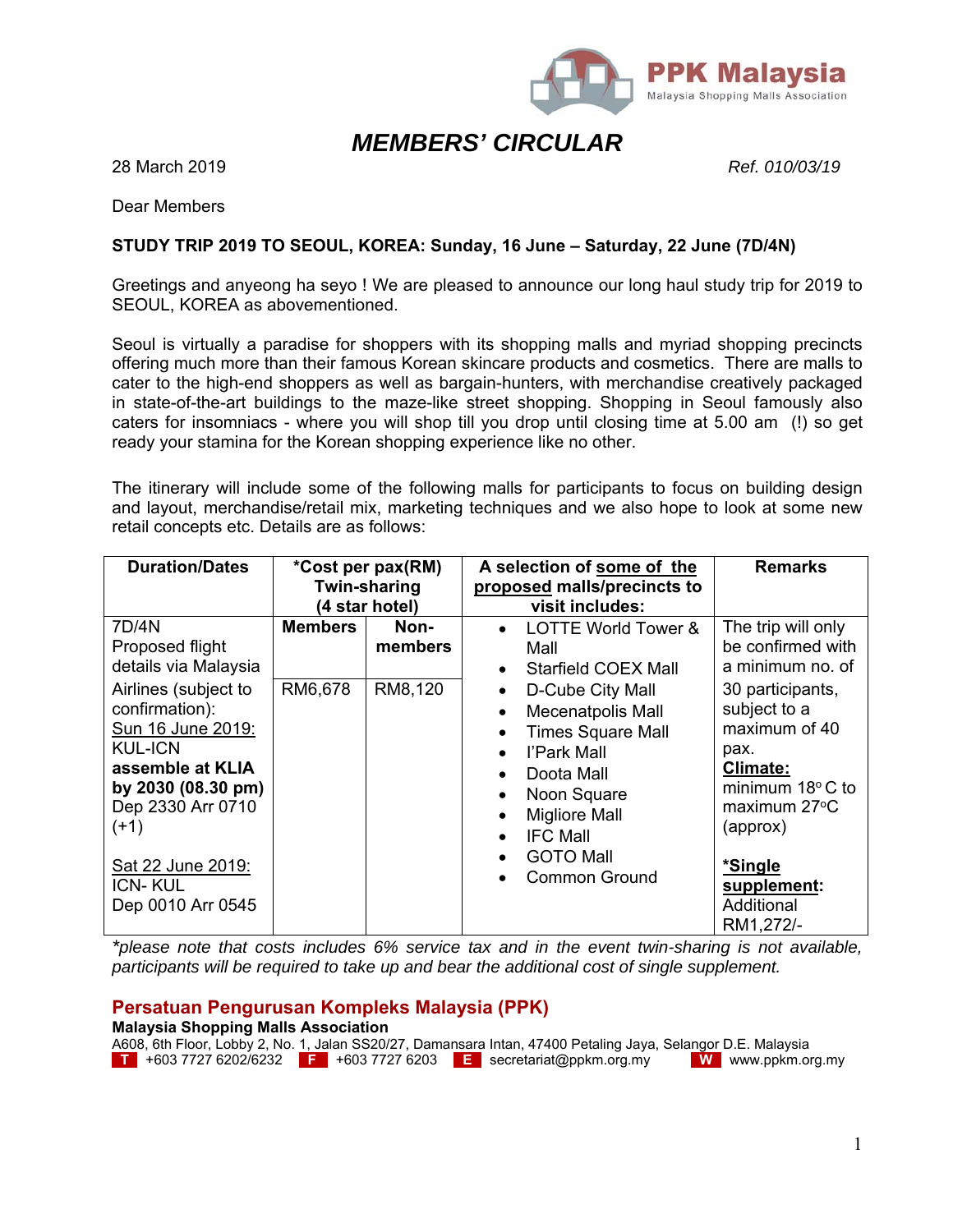The above costs (ex-Kuala Lumpur) include the following:

- return economy flight tickets and check-in luggage of maximum 30 kg and carry-on luggage of not more than 7 kg. per pax. (Any extra charges incurred will be borne by the participant personally.)
- airport transfers in Seoul
- 4 nights twin-share accommodation (including breakfast at hotel)
- transport for the above visits to the various shopping malls/precincts (where applicable) but excludes meals and expenses
- travel insurance for maximum duration of the trip

*Interested participants are requested to please register with FULL PAYMENT (payable to Persatuan Pengurusan Kompleks Malaysia (PPK) to reach our secretariat on or before 5 p.m. on \*\*Friday, 10 May 2019 with the following documents:* 

- *photocopy of your passport (please ensure minimum of 6 months' validity)*
- *photocopy of your NRIC*
- *duly completed registration form (Appendix 2)*
- *duly completed travel insurance form (Appendix 3)*

**\*\*Any registrations received after this date will be subject to an administrative surcharge of RM318 per person and subject to availability and/or fare differentials.** 

Interested participants are requested to indicate in the attached form in order that we may plan accordingly – please photocopy extra copies and **IT IS ESSENTIAL TO COMPLETE ONE (1) FORM PER PARTICIPANT WITH ALL DETAILS INDICATED.**

*Kindly note that the entire trip will only be confirmed subject to the required minimum no. of participants and/or flight/hotel availability etc. and on a first-come-first-served basis.* We shall keep you posted in due course of further confirmed details concerning the detailed itinerary etc. Kindly also be informed that the organizer reserves the right to revise details of the Study Trip (including departure dates and flight carriers) subject to availability and solely at our discretion.

Interested participants may contact our secretariat at Tel: 03-7727 6202 for any further information, thank you.

Yours faithfully **PERSATUAN PENGURUSAN KOMPLEKS MALAYSIA (PPK)** 

**TAN SRI DATO TEO CHIANG KOK**  President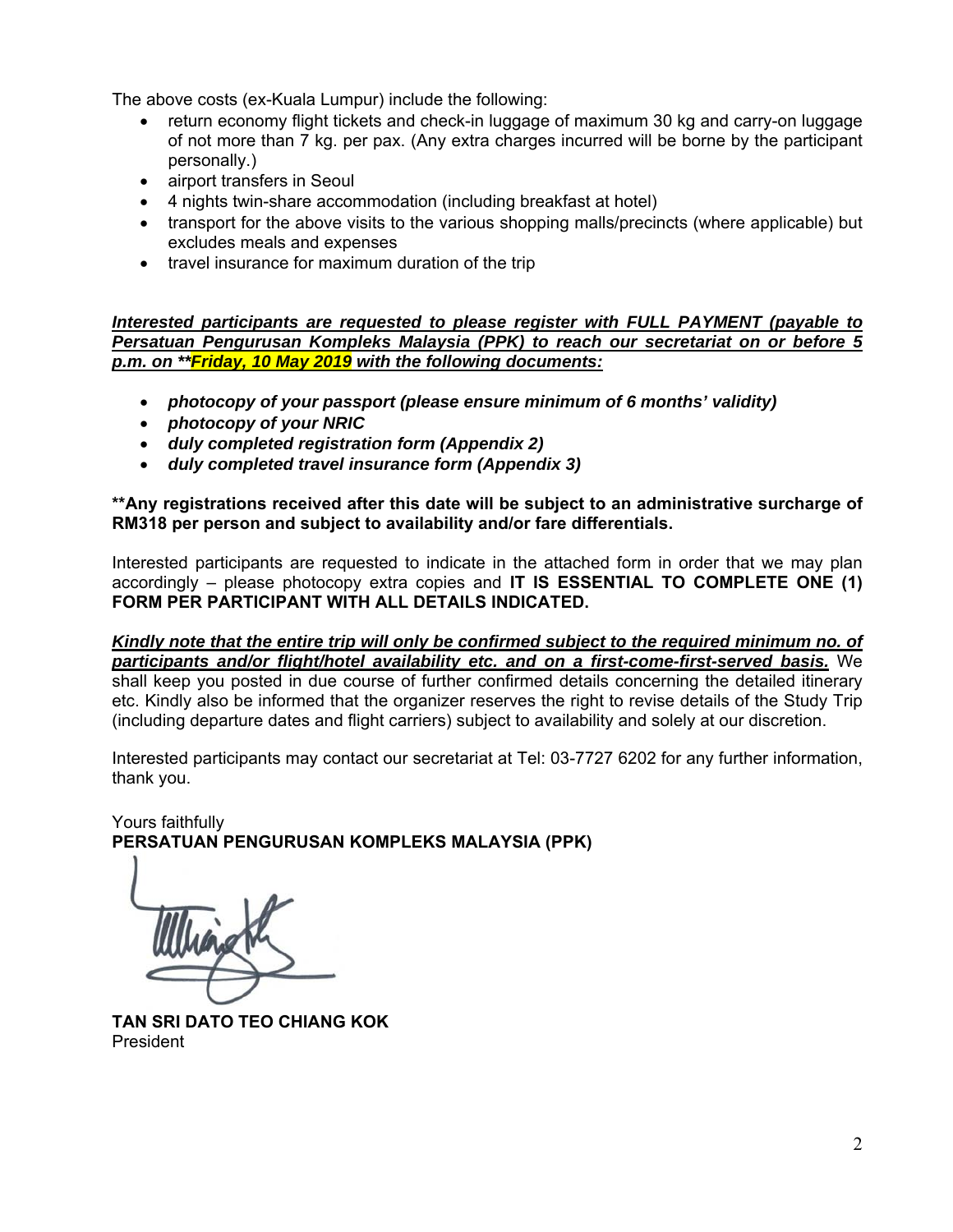3

# *Appendix 1*

# **Thumbnails of a selection of SEOUL SHOPPING MALLS/PRECINCTS**

## 1 **LOTTE World Tower and Mall**

Located at Lotte World Tower, the 5<sup>th</sup> highest tower in the world, Lotte World Mall is a global fashion hub where visitors will be able to shop at Korea's largest urban dutyfree store over 2 floors.

The Avenuel mall is located from B1 to 6 floors with the best, largest and most luxurious Lotte Department Store which offers international cuisine outlets. There is Lotte HiMart for high-end electronic goods and Lotte Mart for premium foods and lifestyle items. Also here are Korea's best urban aquarium, Korea's first vineyard-style classical music concert hall and Asia's largest multiplex cinema.

# 2 **Starfield COEX Mall**

Starfield COEX Mall has over 300 shops selling clothes, cosmetics, electronics, and jewellery. Starfield Library displays more than 50,000 reading materials arranged in 13-metre-high bookshelves while both children and adults can interact with colourful LEGO bricks at Bricklive (admission costs 10,000 won per child and 5,000 won per adult). Located on the basement level of Starfield COEX Mall is COEX Aquarium, which houses over 650 species of marine wildlife.

# 3 **D-Cube City Mall**

D-Cube City Mall is connected to Sindorim Station, offering direct access to Seoul Metro and their 'Korean Market Street' offers Korean delicacies in a hanok-style eatery. Besides shopping, you can enjoy plays, musicals, and exhibitions at D-Cube Theatre and Space Sindorim Theatre, while kids can enjoy fun rides and games at Pororo Theme Park.





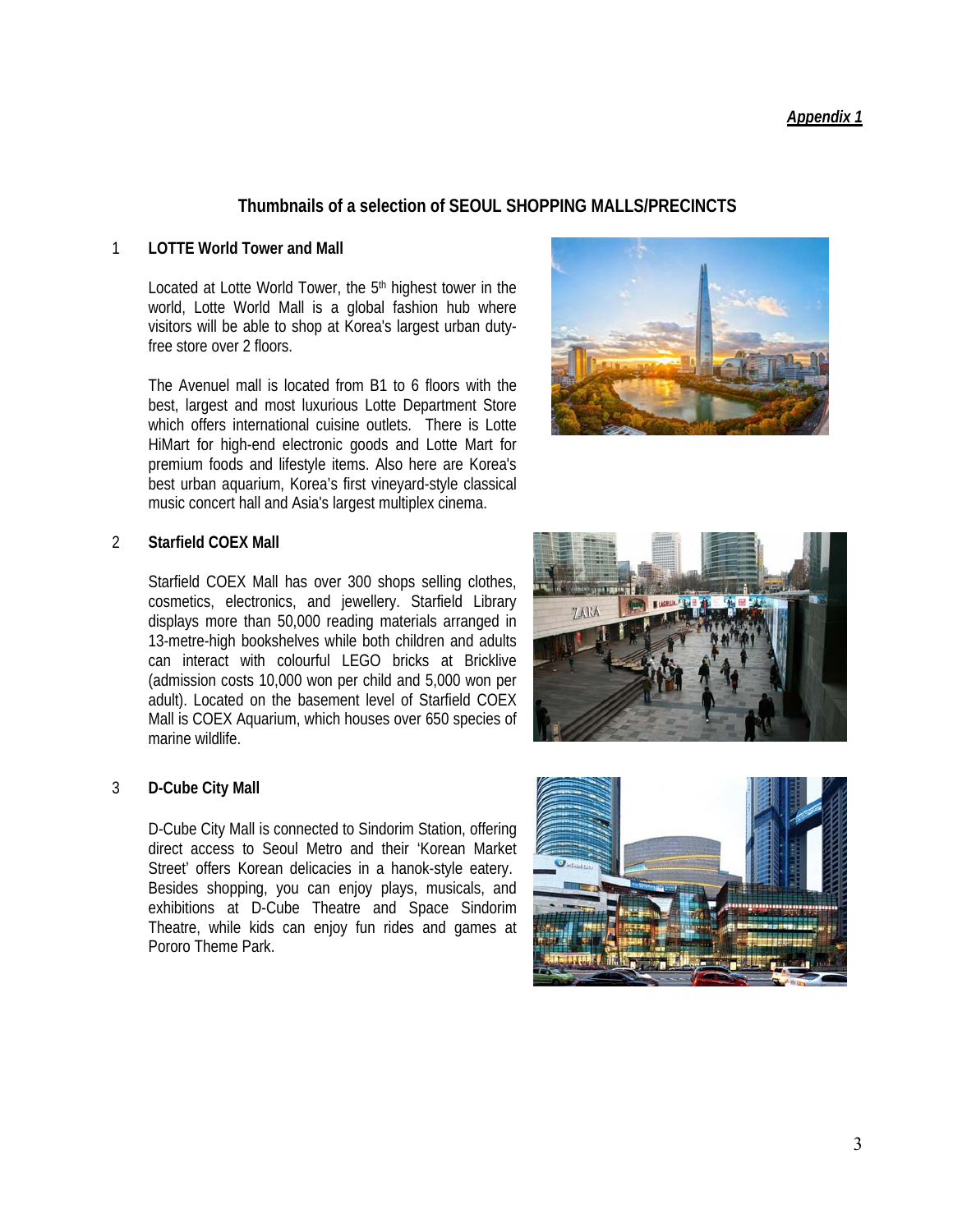#### 4 **Mecenatpolis Mall**

Mecenatpolis Mall is an open-air shopping mall adjacent to the Hapjeong train station. It's a popular spot for photography because of its vibrant communal spaces, terraced balconies, glass bridges, unique water features, and rooftop gardens. The mall offers fast food chains, cafes, upscale and modest restaurants with al fresco seating sections while the outdoor garden hosts events year-round, including art exhibitions, cultural festivities, and music performances



#### 5 **Times Square Mall**

Times Square Mall houses the Shinsegae Department Store, a movie theatre, bookstore, multi-purpose performance centre, and a games centre. The 5-storey mall includes Zara, Adidas, Onitsuka Tiger, Timberland, and Swarovski. Movie enthusiasts can watch the latest blockbuster at CGV Starium with one of the world's largest cinema screens and there are outdoor spaces like the Ecology Park.



## 6 **I'Park Mall**

I'Park Mall is divided into 3 main areas: I'Park Department Store, Digital Shopping Centre, and Event Park. This 11 storey mall is connected to the Yongsan Station and the KTX train station, offering convenient access to Seoul's districts and beyond.

Here, you can find an extensive collection of sports equipment, furniture, fashion, home and digital appliances. There are over 100 restaurants, cafés, bars, and a food court. The mall also houses a bookstore, arcade centre, outdoor garden, a digital movie theatre, and E-mart (the biggest discount mall in South Korea).



#### 7 **Doota Mall**

Doota Mall is a shopping malls within Doosan Tower, about 300 metres northwest of Dongdaemun History & Culture Park. The mall has over 600 stores that stay open until 5am – you can shop for trendy fashion items, souvenirs, and luxury vintage items. Besides international brands such as Calvin Klein, Reebok, and Boy London, there are around 40 local designers, who have been selected via the annual Doota Venture Designer Conference. Doota also offers clothes alterations and tax refund services for foreign visitors.

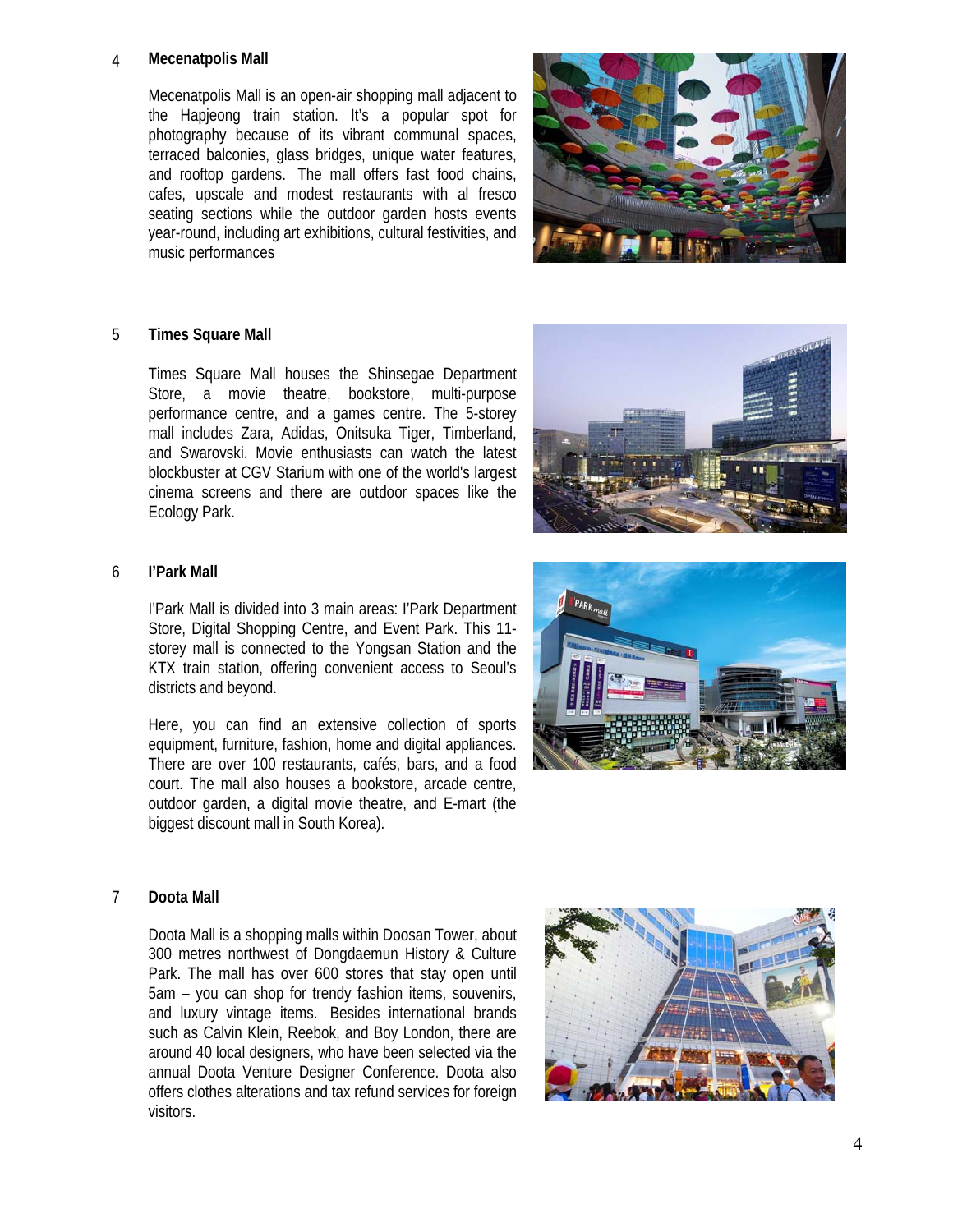## <sup>8</sup>**Noon Square**

Noon Square has a wide range of global fashion brands including Mango, Steve Madden, Jessica Simpson, H&M and ZARA. It's also a popular place for clothes, shoes, accessories, jewellery, handbags, cosmetics, and skincare products from local brands. Located in Myeongdong, the shopping mall is a 10-minute walk from popular attractions such as Myeongdong Nanta Theatre and Myeongdong Cathedral. Noon Square's outdoor elevator is also the 1st of its kind in Seoul, and offers a great view of the busy shopping district.

#### 9 **Migliore Mall**

Migliore Mall is a clothing fashion mall in Dongdaemun with hundreds of wholesale outlets, inexpensive fashion stores, speciality shops, and a cafeteria. You can shop for formal and casual attire, maternity wear, toys, shoes, bags, and souvenirs at affordable prices. The mall's clientele is mostly teens and young adults so the range of sizes available can be rather limited. Prices here are about 40% lower than most shopping malls in Seoul and you can even bargain with the vendors.

#### 10 **IFC Mall**

IFC Mall is a large indoor mall located on the B1-B3 levels of the Yeouido IFC (International Finance Center). There is also a CGV movie theater for movie-lovers where the premium 4D theater offers seats that can recline a full 180 degrees. The mall also hosts Hallyu events such as fan meetings and movie premieres.

## 11 **GOTO Mall (Gangnam Terminal Underground Shopping Centre)**

Goto Mall is a local underground shopping mall offering clothes, shoes and bags also known as the Gangnam Terminal Underground Shopping Centre. It is an 800 metre-long underground alley of clothes, accessories and cosmetics, and while many subway stations are connected to such underground malls, Goto Mall is one of the biggest in Seoul. It is more popular among locals, as compared to Dongdaemun and Namdaemun Market which are popular among tourists.







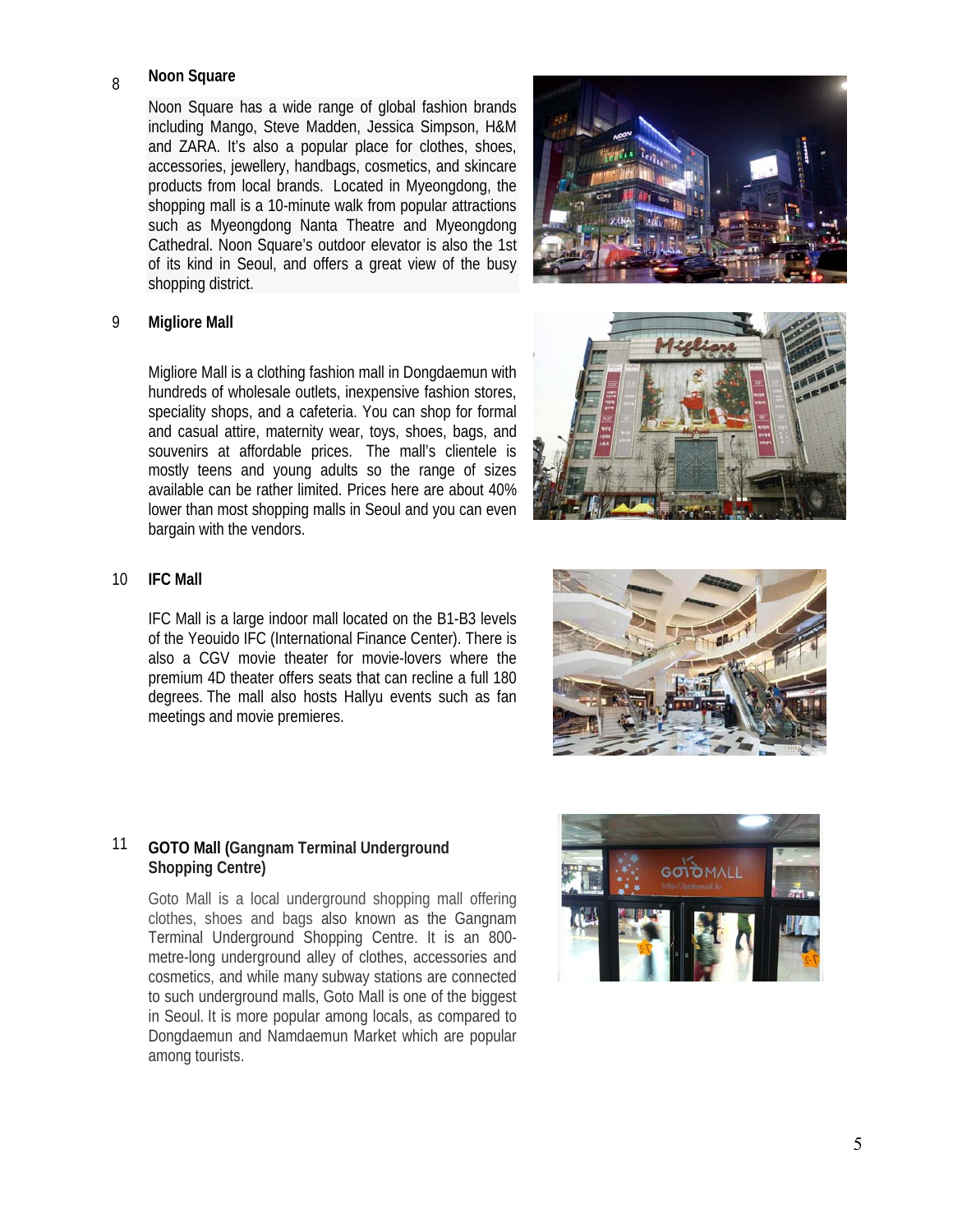## 12 **Common Ground**

Common Ground is an artsy pop-up container mall packed with energy where small local designers have set up cool and quirky shops here. Here, the latest local designs and unique items reflect Seoul's vibrant youth culture. It is also a great spot to people-watch.



## **OTHER SEOUL SHOPPING PRECINCTS**

## **Namdaemun Market**

The biggest and oldest bazaar in the country offers plenty of shopping and dining options appealing to both locals and travelers. The bustling streets allows you to explore a market dating back to the early 15th century the market's various sections allow you to browse hundreds of stands, stalls, and shops offering everything from clothing to traditional utensils. Don't miss the food market to try classic Korean dishes, including bibimbap (a rice bowl topped with meat and vegetables), homemade noodles, and shellfish soup.

## **Dongdaemun**

This shopping district closes only at 5am with wholesale and retail goods spread throughout the 26 malls and 30,000 shops. Here, the must-visit malls are HELLO APM, Migliore, Doota Tower and Good Morning City where you can find chic Korean brands like Style Nanda and BangBang. Countless street stalls surround these malls, hawking accessories, shoes, and delicious, delicious food.

## **Gwangjang**

Gwangjang Market first opened in 1905 and is a super retro market - the go-to place for wedding hanbok dresses and wedding food. Here you can purchase local fabrics, hanboks, lacquerware and food!

## **Myeongdong**

The largest and hottest shopping spot in Korea, Myeongdong, used to be a favourite local haunt, but now it is a tourist hotspot too, It is popular for skincare and cosmetic brands, with as many as 20 makeup stores in a single block here. Every cosmetic and skincare brand in Korea, such as Nature Republic, Innisfree and Too Cool For School, has *at least* one store in Myeongdong. Myeongdong is also a great place to shop for clothes and fashion items in general.

## **Hongdae (Hongik University Street)**

This is a cool place to visit, even if you are not shopping. Koreans describe Hongdae as the place local retailers go "when they can't afford the rent at Myeongdong". Many local shops that made Myeongdong great have now moved to Hongdae and transformed it with their underground culture and youthful atmosphere. These fashion shops are tended with passion by local designers. Check out the Hongdae "playground" when you need a break – Hongik university students gather here for crazy street performances and festivals!

## **Garosugil**

Located in Gangnam, Garosugil is for the most high-end of fashionistas. You can truly witness Gangnam Style for yourself, but instead of awkward dancing, Garosugil boasts of chic art galleries, stylish designer shops and elegant ateliers. Their unique boutiques are practically art pieces themselves with contemporary decorations and interesting clothing.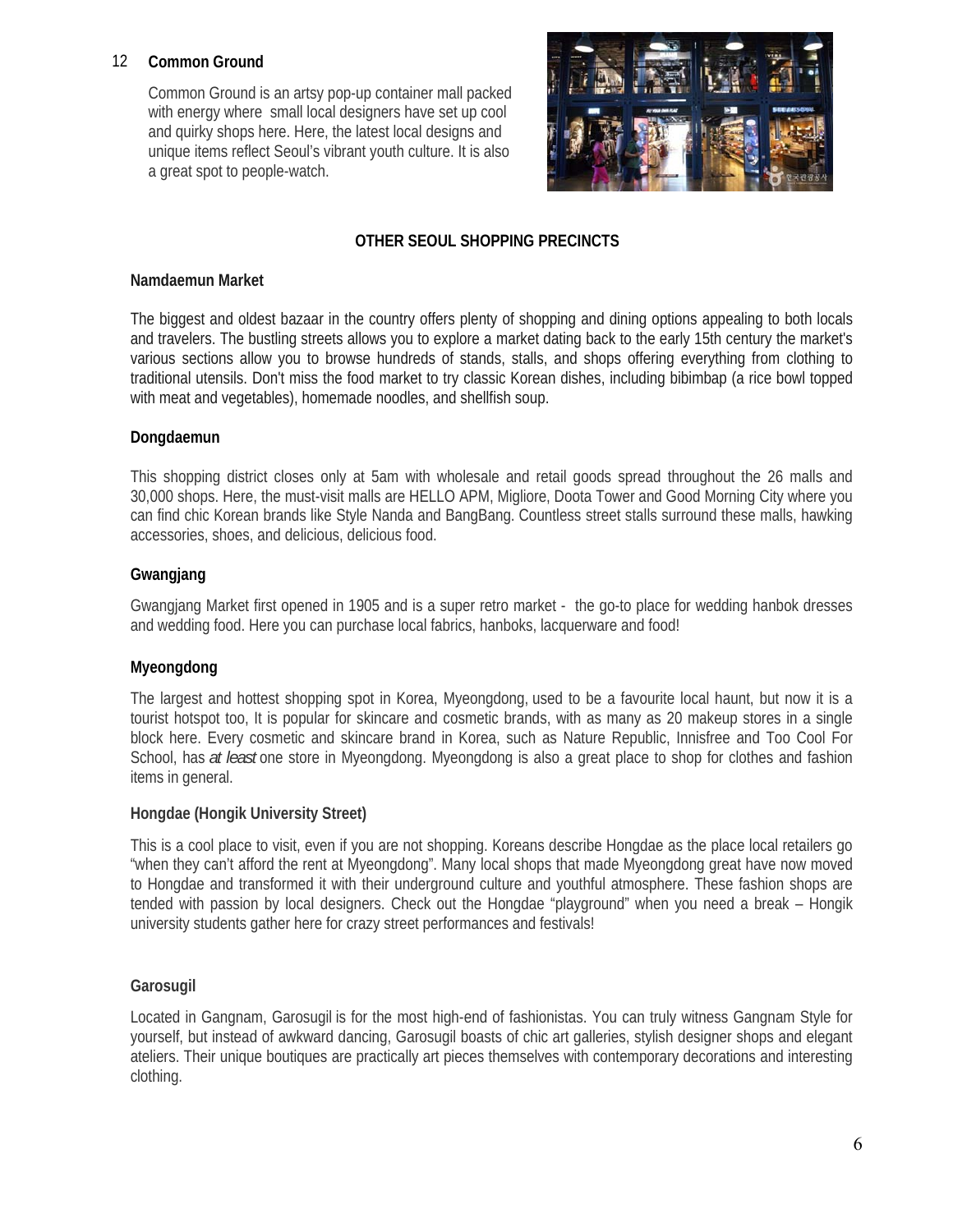TO: PPK MALAYSIA, A 608, 6th Floor, Block A, No. 1, Jalan SS20/27 Damansara Intan, 47400 Petaling Jaya **Email:** secretariat@ppkm.org.my

## **7D/4N STUDY TRIP 2019 TO SEOUL, KOREA: Sun 16 June to Sat 22 June 2019**

I am interested in the abovementioned **STUDY TRIP 2019 TO SEOUL, KOREA** as follows:

| Name as in NRIC/passport                                                            |                                   |           |
|-------------------------------------------------------------------------------------|-----------------------------------|-----------|
| Office Tel:                                                                         |                                   |           |
| Mobile No.:                                                                         |                                   |           |
| E-mail address:                                                                     |                                   |           |
| PPK Membership No.:<br>Name of Company to be billed/<br>Organisation/Shopping Mall: |                                   |           |
|                                                                                     |                                   |           |
| Address:                                                                            |                                   |           |
|                                                                                     |                                   |           |
| Designation:                                                                        |                                   |           |
| NRIC No:                                                                            |                                   |           |
| Passport No:                                                                        |                                   |           |
| Expiry Date of Passport::<br>(kindly ensure minimum of<br>6 mths validity):         |                                   |           |
| Single room supplement*                                                             | Yes                               | No        |
| Extension of trip on my own<br>account*                                             | Yes. My return date will<br>be on | <b>No</b> |

Enclosed please find my full payment amounting to RM …………payable to **Persatuan Pengurusan Kompleks Malaysia (PPK)** via cheque No ……………dated ………………..which will be refunded to me only in the event the trip is cancelled by the organizers and not otherwise. However, in the event I am unable to participate in the trip, I shall undertake to source for a replacement which shall be subject to any differences in payment (if applicable) and final approval by the Committee. I also understand that the organiser reserves the right to revise details of the Study Trip (including departure dates) subject to availability and at their discretion. Yours faithfully

| Name: | Company Stamp (if applicable) |
|-------|-------------------------------|
|       |                               |
| Date: |                               |

\**Delete where applicable. Please note that in the event twin-sharing is not available, participants will be required to take up and bear the additional cost of single supplement.*\*\**Extension of trip will be on your own account, subject to flight deviation surcharge of RM265 per pax (inclusive of service tax)*